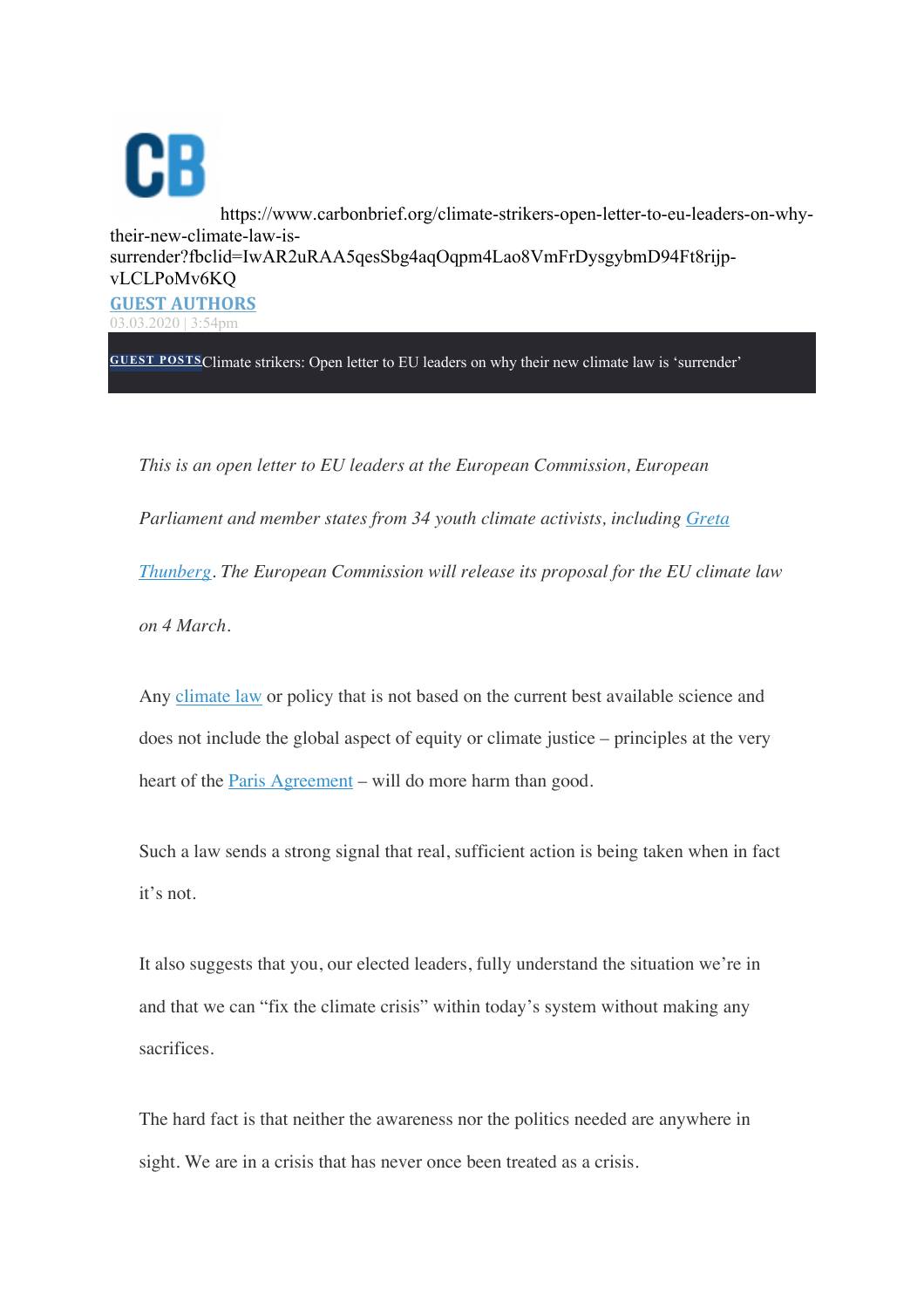For more than 1.5 years we have been sacrificing our education, protesting against your inaction. Last September more than 7.5 million people across the globe took to the streets – demanding that you unite behind the science and give us a safe future.

But, clearly, that was too much to ask for.

## **Carbon budgets**

Our rapidly disappearing carbon budgets are the bottom line that sum up the current best available climate science. No matter how insufficient they may be they are the most reliable roadmap we have to safeguard the future living conditions for human kind. And yet they are being completely ignored by policy makers, media and those in power.

This must change starting this very minute.

No plan, policy or commitment will be nearly enough as long as we just continue to ignore the CO2 budget which applies for today.

"Net zero emissions by 2050" for the EU equals surrender. It means giving up. We don't just need goals for just 2030 or 2050. We, above all, need them for 2020 and every following month and year to come.

Because distant net-zero emission targets will mean absolutely nothing if we just continue to ignore the carbon dioxide budget – which applies for today, not a faraway future. If high emissions continue like now even for a few years that remaining budget will soon be completely used up.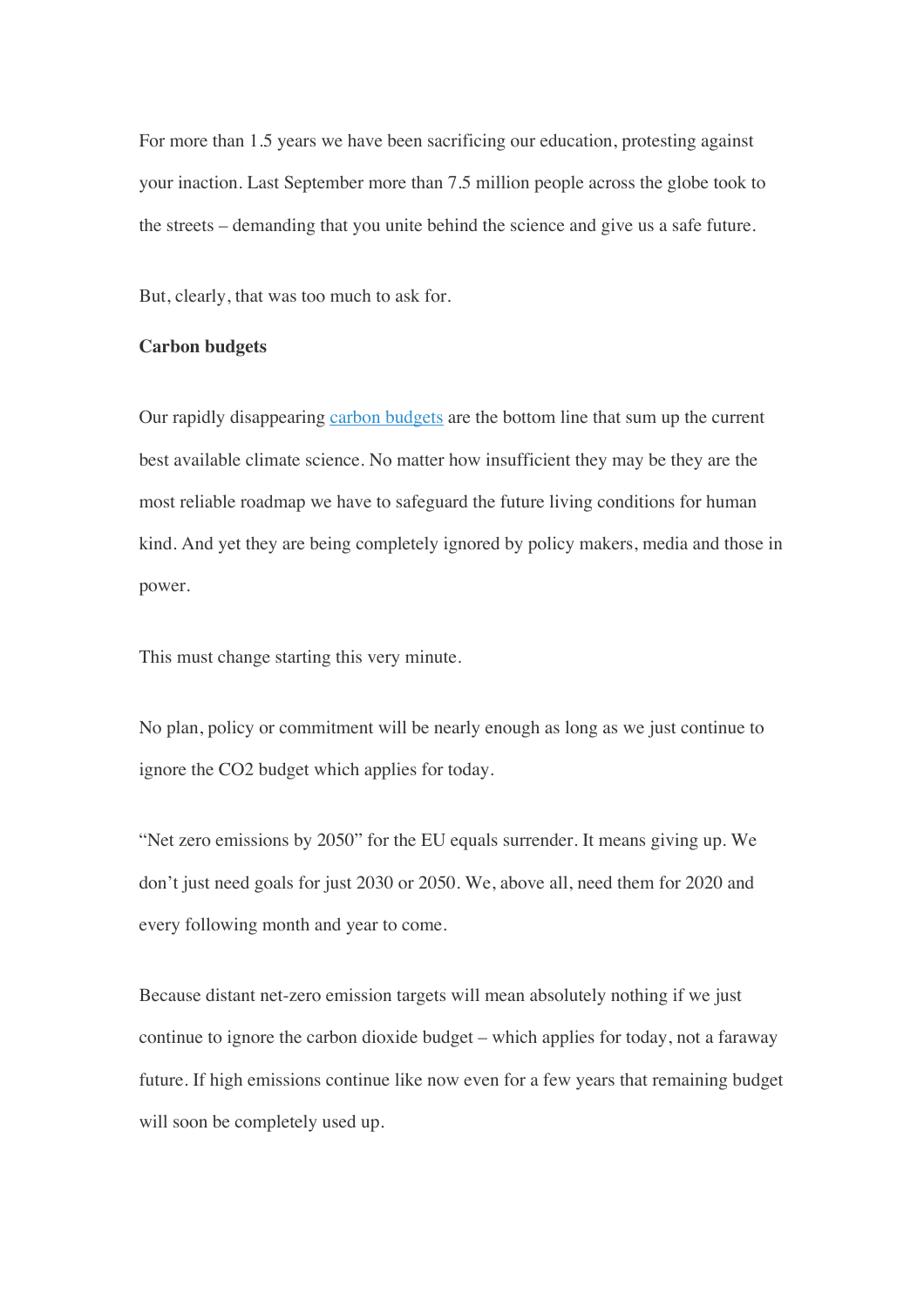And until we have the technologies that at scale can put our emissions to minus then we must forget about net zero or "carbon neutrality". We need real zero.

If you are to reach the commitments you signed up for in the Paris Agreement our carbon emissions must eventually come to an end. And science tells us that process must – drastically – start today.

And since these negative emissions technologies that you put all your faith in don't exist today at scale we simply need to stop doing certain things. Even if that means we have to change our economy.

This is the uncomfortable truth that you cannot escape, no matter how badly you want to and how hard you try. And the longer you keep running away from that truth, the bigger your betrayal towards future generations.

## **Tipping points**

A very popular idea among policymakers seems to be cutting our emissions in half by 2030. But let us once again remind you: this is only for an estimated 50% chance of staying below a 1.5C global average temperature rise, according to the IPCC.

And these insufficient odds do not even include most feedback loops, nonlinear tipping points nor additional warming hidden by life threatening air pollution.

It does, however, include assumptions that future generations will somehow be able to suck hundreds of billions of tonnes of CO2 out of the atmosphere with technologies that might never exist at scale, and definitely won't in the timeframe we have to stay in line with the Paris Agreement.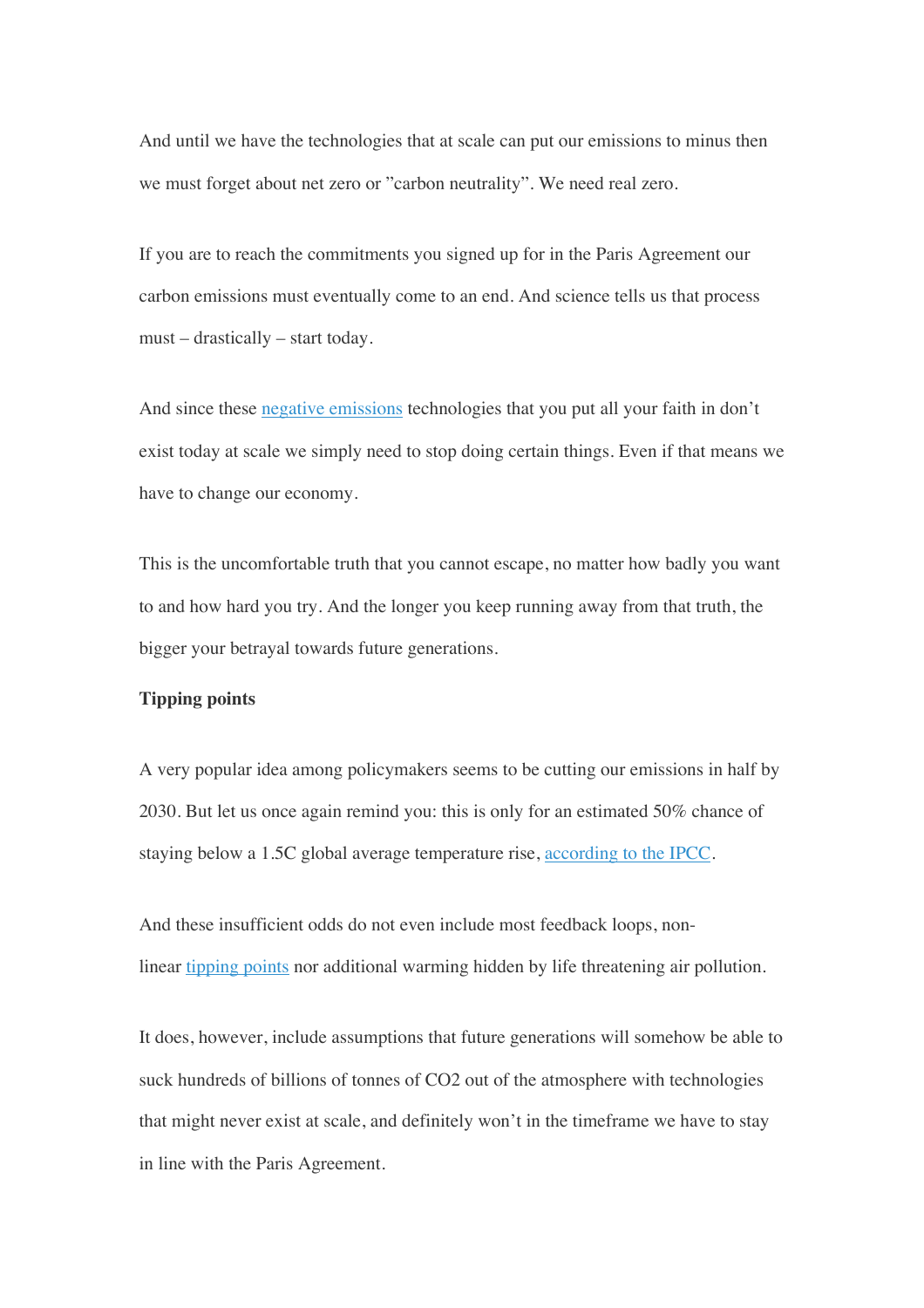And since this budget is global it does not include the essential aspect of equity. This means that if the EU would go for these extremely unfavorable odds we would still need to do much more than a 50% reduction by 2030 to compensate for developing countries who need to be able to improve the standard of living for their citizens. Because this is what the Paris Agreement clearly says and this is what you have all signed up for.

Even a child can understand that these odds are way too risky. We – as the young people who will have to live with the consequences of this crisis that we did not create – find them unacceptable.

We refuse to accept these odds.

The best chance we have for staying below a 1.5C global average temperature rise, given by the IPCC, is a 67% probability. To give us those chances, we have a budget of less than 340 Gt of CO2 left to emit globally to stay within that target. With today's business-as-usual that budget will only last for about eight more years.

And, again, please note that the additional risks of tipping points and feedback loops – as well as the exclusion of the aspect of equity – that apply to the 50% budget also goes for this one, making even this option very far from safe.

## **Climate justice**

These budgets have never been taken into account in today's politics. They have never been communicated in the mainstream media. And, yet, here you are trying to create laws and policies, once again completely ignoring them.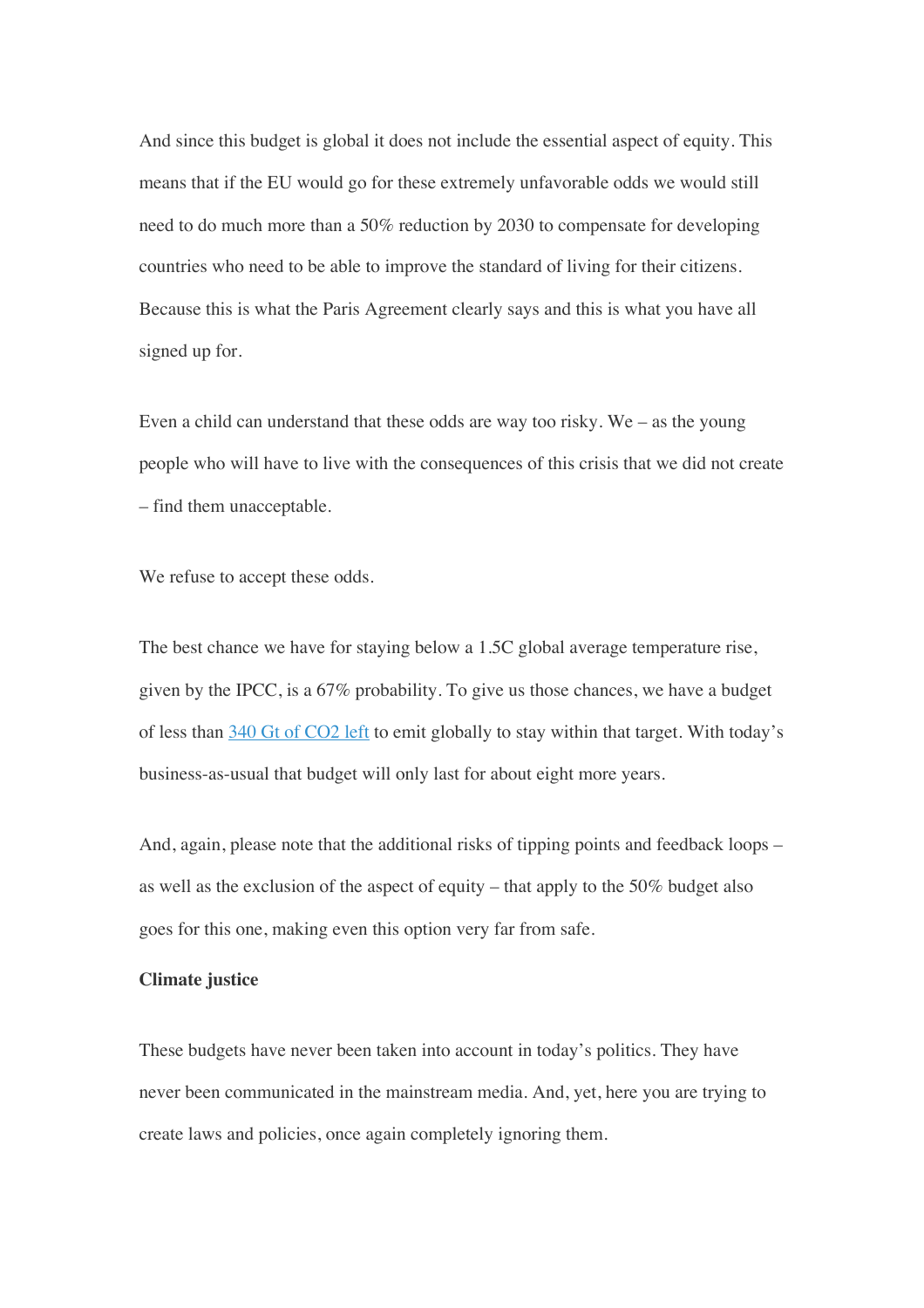Pretending that your plan or policy – disregarding the united science – will somehow solve the biggest crisis humanity has ever faced.

Pretending that a law that no one has to follow is a law. Pretending you can go on building and subsidising new fossil-fuel infrastructure, while maintaining loopholes for disastrous "green" deforestation.

Receive our free Daily Briefing for a digest of the past 24 hours of climate and energy media coverage, or our Weekly Briefing for a round-up of our content from the past seven days. Just enter your email below:

Pretending that leaving out the global aspect of equity and climate justice won't risk the entire Paris Agreement.

Pretending that empty words will make the emergency go away. This arrogance must come to an end.

We will not be satisfied with anything less than a science-based pathway which gives us the best possible chance to safeguard the future living conditions for humanity and life on earth as we know it.

Anything else is surrender. This climate law is surrender – because nature doesn't bargain and you cannot make "deals" with physics.

And we will not allow you to surrender on our future.

Until you take this seriously, we will remain here in the streets. Until you take this seriously, we will keep repeating the science. Until you take this seriously, we will tell you to go home, study the facts and come back when you've done your homework.

## **Signatories:**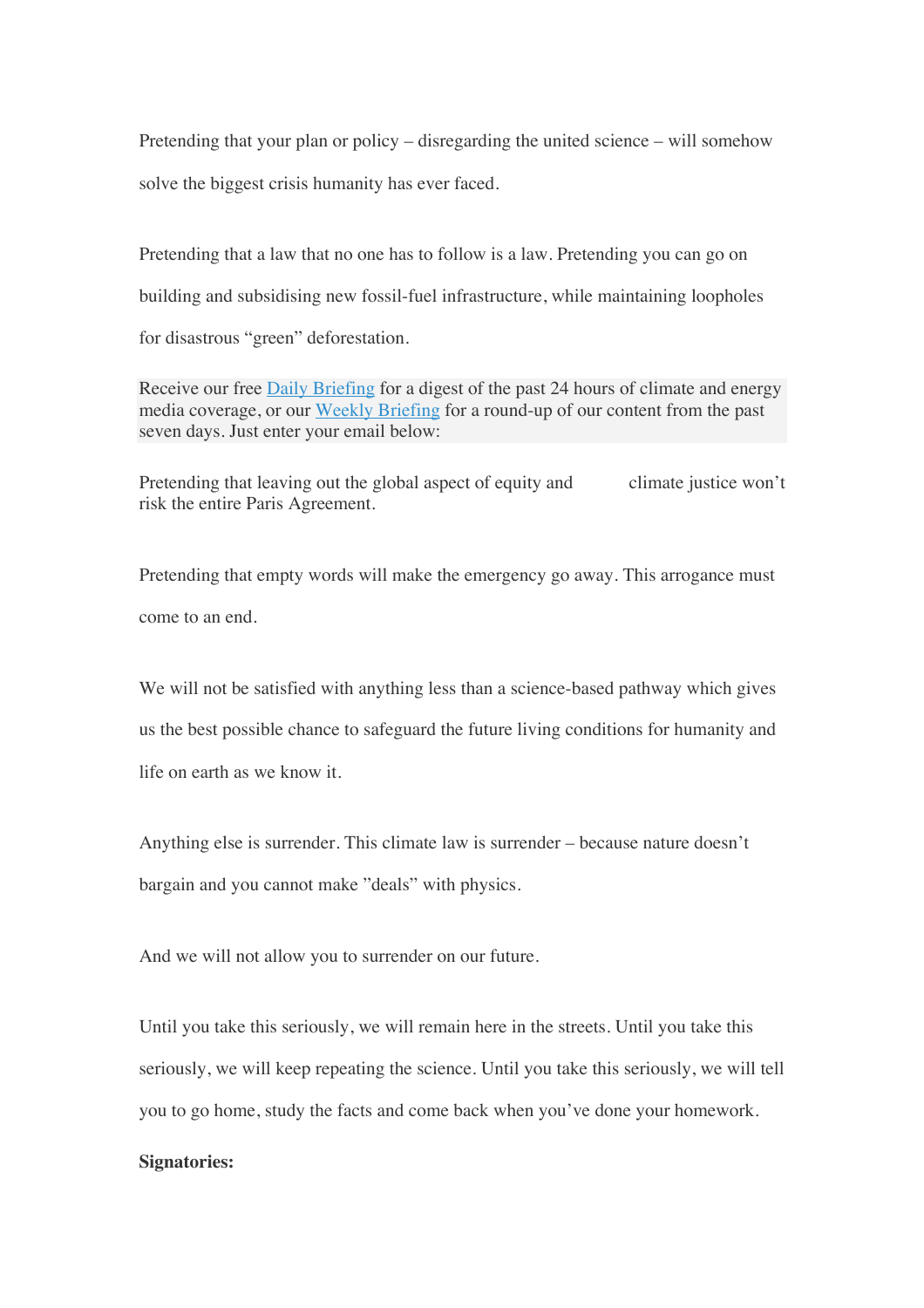Greta Thunberg, Sweden

Luisa Neubauer, Germany

Adélaïde Charlier, Belgium

Anuna De Wever, Belgium

Saoi O'Connor, FFF Ireland

Bianca Castro, FFF Portugal

Valentīna Burdukovska, FFF Latvia

Liene Kņaze, FFF Latvia

Līva Ašmane, FFF Latvia

Dārta Anna Celma, FFF Latvia

Laura Treimane, FFF Latvia

Aleksandrs Lapinskis, FFF Latvia

David Wicker, FFF Italy

Chloe Motolese, FFF Italy

David Wicker, FFF Italy

Isabelle Axelsson, Sweden

Julie Schümmer, Belgium

Stijn Warmenhoven, The Netherlands Robert Schüller Zakas, FFF Greece Maria Papatheodorou, FFF Greece Ell Jarl, FFF Sweden Simon Lagerlöf, FFF Sweden Rikke Damgaard Nielsen, FFF Denmark Elijah Mckenzie-Jackson, FFF England Dave Kock, FFF Lithuania